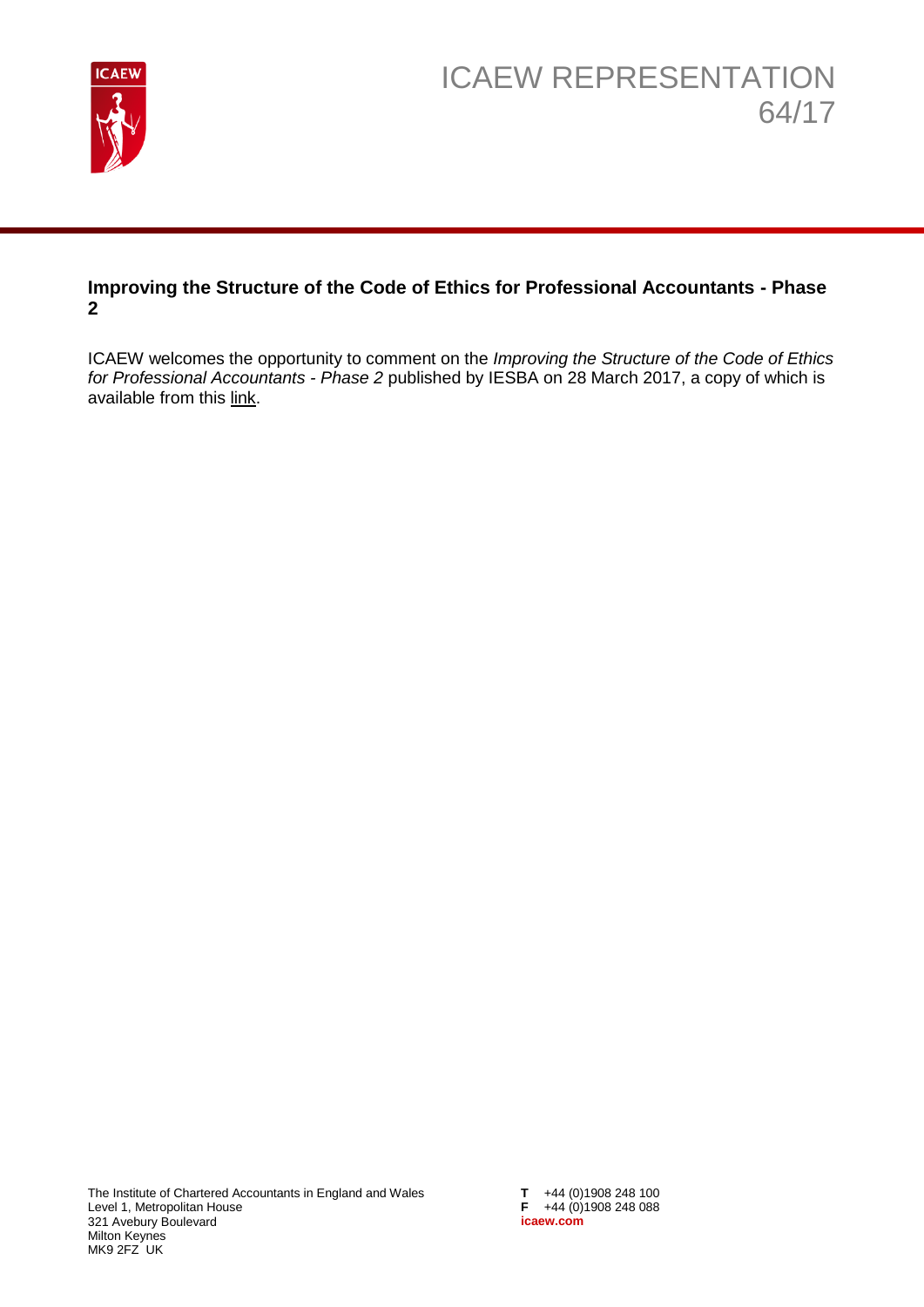ICAEW is a world-leading professional accountancy body. We operate under a Royal Charter, working in the public interest. ICAEW's regulation of its members, in particular its responsibilities in respect of auditors, is overseen by the UK Financial Reporting Council. We provide leadership and practical support to over 147,000 member chartered accountants in more than 160 countries, working with governments, regulators and industry in order to ensure that the highest standards are maintained.

ICAEW members operate across a wide range of areas in business, practice and the public sector. They provide financial expertise and guidance based on the highest professional, technical and ethical standards. They are trained to provide clarity and apply rigour, and so help create long-term sustainable economic value.

Copyright © ICAEW 2017 All rights reserved.

This document may be reproduced without specific permission, in whole or part, free of charge and in any format or medium, subject to the conditions that:

- it is appropriately attributed, replicated accurately and is not used in a misleading context;
- the source of the extract or document is acknowledged and the title and ICAEW reference number are quoted.

Where third-party copyright material has been identified application for permission must be made to the copyright holder.

For more information, please contact [representations@icaew.com](mailto:representations@icaew.com)

[icaew.com](http://www.icaew.com/)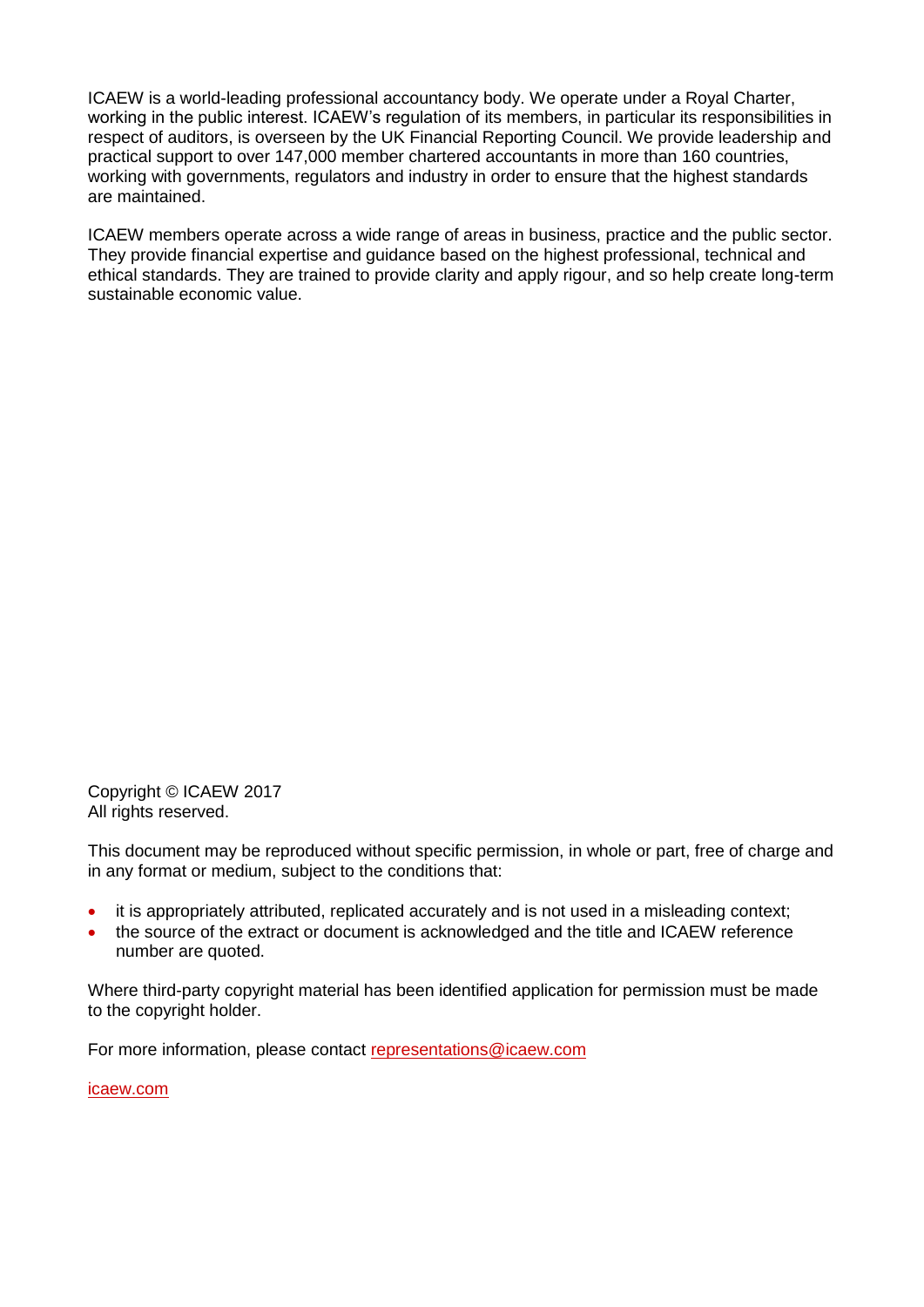## **MAJOR POINTS**

- 1. We are generally supportive of the direction of travel and are pleased that some of our comments on the Phase 1 consultation have been taken up. However there are some major points outstanding that IESBA have not addressed in the Phase 2 consultation.
- 2. The new definition of professional behaviour now reflects the discussion that was previously in 150.1. However we note that 'avoid any action that the professional accountant knows or should know might discredit the profession' is considerably wider than 'avoid any action that discredits the profession'. It is not clear whether the definition has been changed to address the previous inconsistency between paragraph 100.5 and paragraph 150.1 or to address a perceived problem with the definition itself. We suggest that the definition itself remains as it was.
- 3. We believe the change to the definition of "acceptable level" changes the application of the reasonable and informed third party test. Requesting a positive conclusion as to compliance with the principles is quite a lot to ask of a hypothetical person. The previous definition set out a clearer threshold for behaviour and specified 'facts and circumstances available to the professional accountant' which was a helpful addition.
- 4. We agree with the decision to issue the restructured part 4B notwithstanding that it does not reflect the revised ISAE3000 – we are not aware that the existing discrepancy has led to problems. Nevertheless, this does look like there is a disconnect with IAASB and the matter should be addressed by IESBA/IAASB as a priority matter.
- 5. Given that the application date for all of the other changes proposed is June 15 2019 or periods commencing on or after that date as appropriate, it seems to be unnecessarily complex to introduce the long association provisions just six months earlier, complicating matters significantly for implementers who wish to maintain the IESBA timetable.
- 6. In addition to detailed comment sunder each question, we have included additional comments on phraseology and drafting in an Appendix.

# **RESPONSES TO SPECIFIC QUESTIONS**

**Q1: Do you believe that the proposals in this ED have resulted in any unintended changes in meaning of:**

- **The provisions for Part C of the Extant Code, as revised in the close-off document for Part C Phase 1 (see Sections 200-270 in Chapter 1)?**
- 7. Paragraph 200.5 A3 begins with 'All professional accountants have a responsibility to act in the public interest.' This was not in the original consultation on revising what was then Part C and is not consistent with the discussion on the public interest in s100, which discusses the accountancy profession having a duty to act on the public interest, and individual professional accountants following the code. Extra wording that is unnecessary and inconsistent with other parts of the Code does not meet the objective of the restructuring to improve clarity. If an introductory sentence is necessary, 260.7 A1 provides one that is consistent with s100.
- 8. R210.5 appears to suggest that circumstances creating a conflict of interest may only arise out of a specific 'activity'. We believe that conflicts can also arise 'passively' over the course of a business relationship. The revised wording therefore changes the analysis of potential conflicts.
	- **The NOCLAR provisions (see Sections 260 and 360 in Chapter 2)?**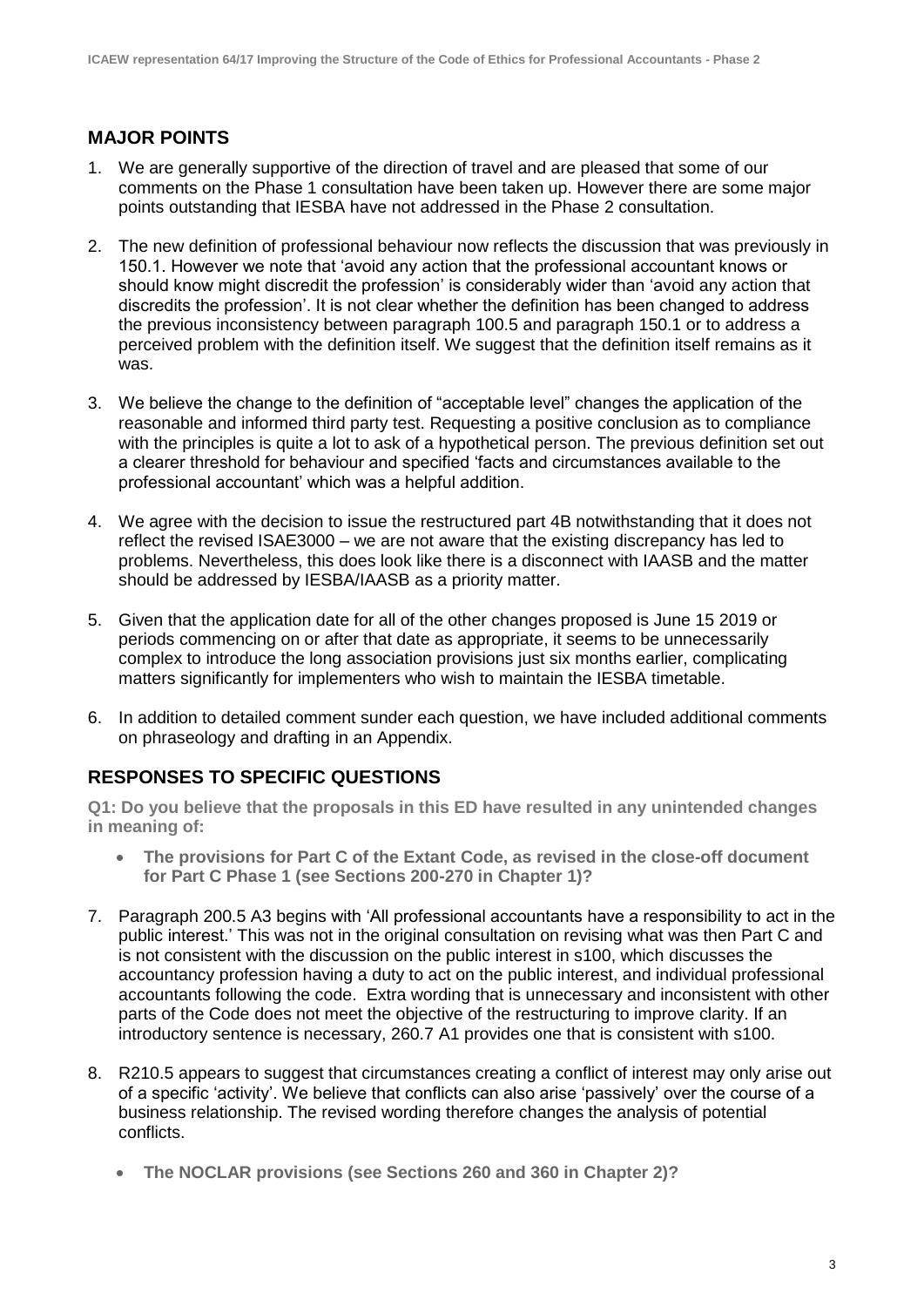#### 9. No.

 **The revised provisions regarding long association (see Sections 540 and 940 in Chapter 3)?**

#### 10. No.

- **The provisions addressing restricted use reports in the extant Code (see Section 800 in Chapter 4)?**
- 11. Much of the purpose of the rework was to get away from the 'statement by indirect implication' style that is featured in much of the current code. 400.5 states that the independence sections use 'firm' for ease of reference. It also states that firms are required by ISQC1 to assign responsibilities for particular actions. Is it 100% clear form that that what 400.5 seems to be saying is that where 'firm' is used in the context of someone having to do something, 'firm' means whoever the firm has assigned to undertake that type of requirement.
	- **The provisions relating to independence for other assurance engagements (Part 4B in Chapter 5)?**
- 12. 900.3 refers to the performance of assurance engagements by firms. While this is appropriate for audits, it is quite possible that other assurance engagements might be performed by individuals, not acting as firms. The basic construct of the paragraph is reasonable, but there should perhaps be an explanation that 'firm' could include an individual in such circumstances.
- 13. For consistency, R900.17 should state 'evaluate *and address*'
- 14. 900.17A1 refers to network firms being 'discussed' in R400.50 to 400.5A1. 'Discussed' leaves it unclear as to how precisely to apply those paragraphs here. R400.50 to 400.5A1 includes a number of specific requirements, but 900.17 implies a much lighter touch is appropriate in part 4B.
- 15. R900.33 The requirement in R900.33 to accept engagements only if various actions are completed is presented as an exception to R900.32. We are not sure that this is an exception: R900.32 covers pre-engagement work that can be terminated (and seems to presuppose such termination). R900.33 however, addresses situations where the pre-engagement work cannot be terminated.
- 16. If R911.5 applies to clients that are not a bank or similar institution this should be clarified.
- 17. We believe R524.9 might change the requirement of the extant code. References 'Senior or Managing Partner' removed and we are left only with a reference to CEO. We do not believe that the roles of the partners above are necessarily equivalent to that of a CEO. Given the nature of the accounting profession and firm structures retention of the previous wording is preferable. A similar issue arises with the removal of 'key audit partner' from the extant 290.139 whereas 524.10 again only applies to the CEO as above.
- 18. 601.5 A1 sets out actions that might be safeguards to address the self-review threats created when providing accounting and bookkeeping services to an audit client include. These include using professionals who are not audit team members to perform the work. The extant wording does not require professionals, merely individuals. Whilst we believe it important to promote professionalism this does change the application somewhat and it requires a definition of 'professional'. It is conceivable that, for example, using a junior bookkeeper who is not a member of a professional body could address the self-review threat described in the extant code but the extent to which such a person would be regarded as 'professional' would ultimately be a matter of opinion.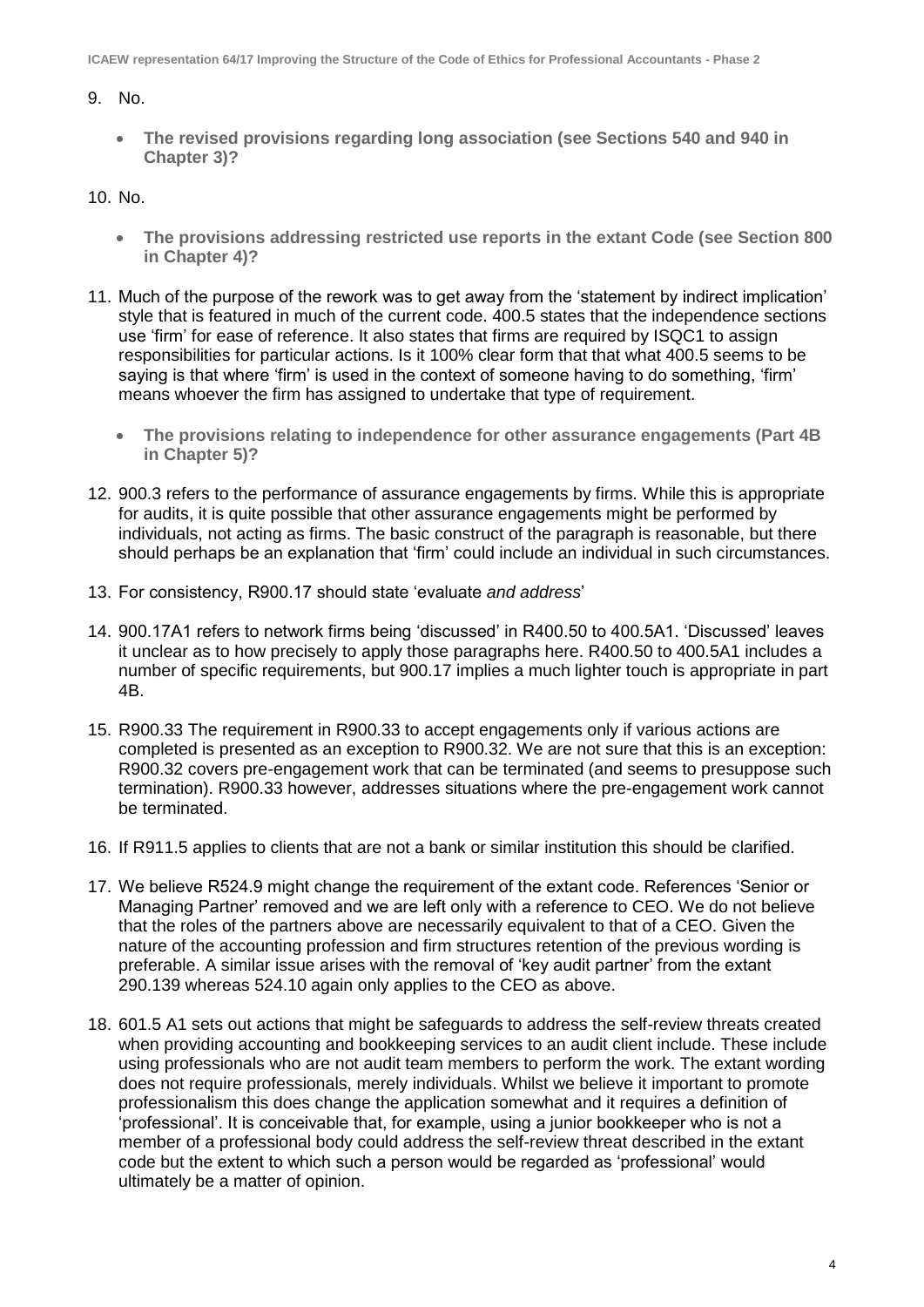#### 19. Re Q1 see also paragraphs 2 and 3 above and the appendix to this response.

**Q2: Do you believe that the proposals are consistent with the key elements of the restructuring as described in Section III of this Explanatory Memorandum?**

- 20. A table of contents might be useful at the start of each section.
- 21. It is unclear why it has been decided not to **embolden** the requirement paragraphs, rather than rely on an R in the paragraph labelling, which is more difficult to spot. Several respondents to the ED1 consultations made this suggestion.
- 22. IESBA seems to have a slightly counterintuitive hierarchy of sub headings, with italic headings talking precedence over plain headings at what seems to be the third and fourth levels. This can lead to confusion about what is included within what heading (examples include 900.15 to 900.22, and in the reworked ED1 material, section 320).
- 23. A number of references remain in the restructured code to situations where accountants are 'expected' to perform or refrain from performing, an action. Given the purpose of enhancing clarity it is not clear if this a requirement or advice.
- 24. A number of gaps are included both within and between sections, leading to statements such as 'paragraphs x to y are intentionally left blank'. While this is not particularly elegant, we agree with the approach, which will allow future changes without disturbing existing paragraph numbering.

**Q3: Respondents are asked for any comments on the conforming amendments arising from the Safeguards project. Comments on those conforming amendments are requested by April 25, 2017 as part of a response to Safeguards ED-2.**

#### 25. See our response submitted on 20 April 2017.

**Q4: Do you agree with the proposed effective dates for the restructured Code? If not, please explain why not.**

- 26. Given that the application date for all of the other changes proposed is June 15 2019 or periods commencing on or after that date as appropriate, it seems to be unnecessarily complex to introduce the long association provisions just six months earlier, complicating matters significantly for implementers who wish to maintain the IESBA timetable.
- 27. We note that the jurisdictional clause in paragraph R540.18 now has an expiry date. This and a number of other aspects represent a significant change from the provisions subject to the limited re-exposure in February 2016. We note from the basis of conclusions relating to the close-off document that this was to address PIOB concerns but it is unclear to us why such significant changes should not be re-exposed in accordance with proper due-process.